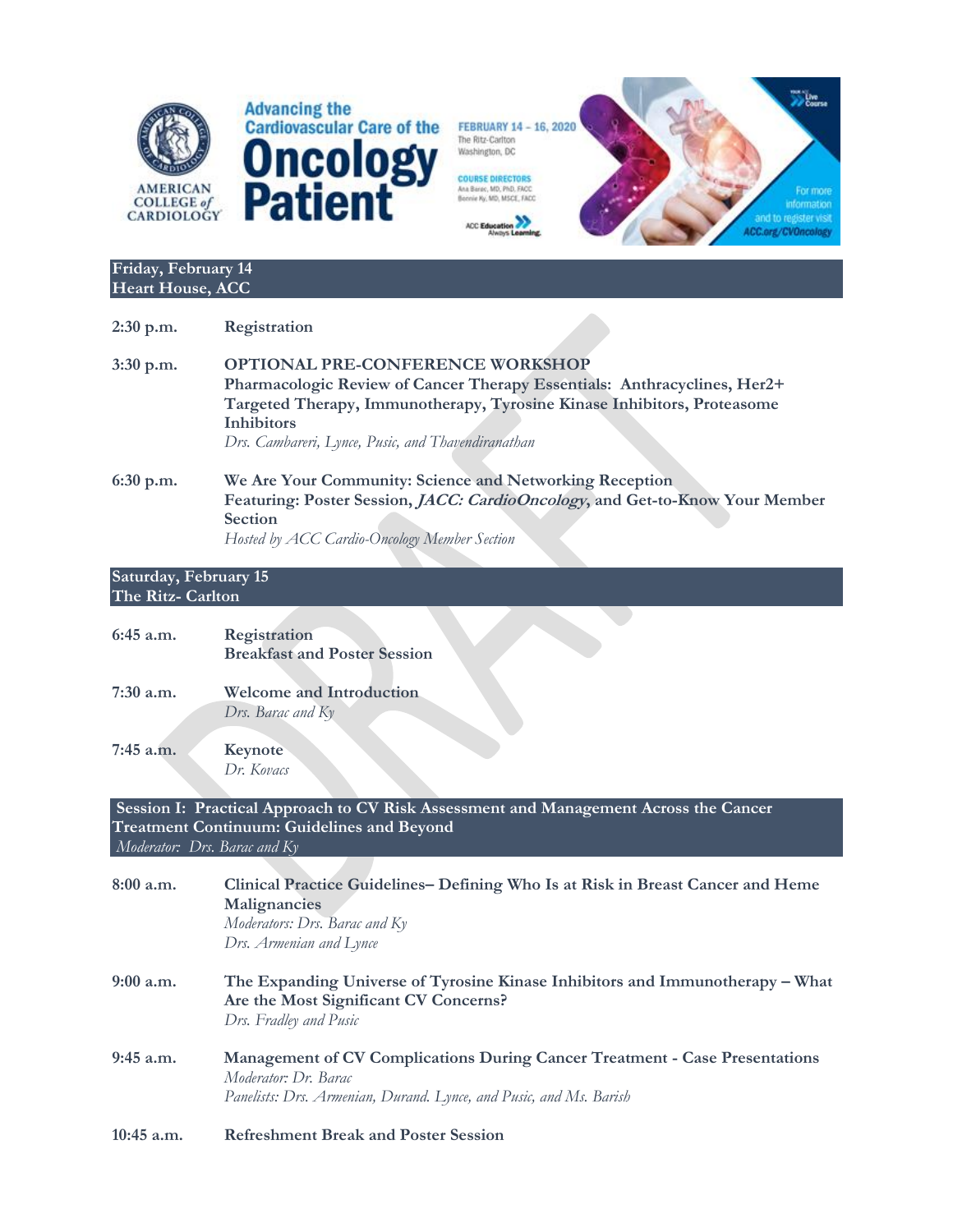| $11:15$ a.m. | Cardiac Imaging 101 – Which Test, When, Why, and How?<br>Dr. Thavendiranathan                                                                                                                                                  |
|--------------|--------------------------------------------------------------------------------------------------------------------------------------------------------------------------------------------------------------------------------|
| $12:00$ p.m. | Algorithmic Approach to Imaging and Biomarker Surveillance for Cancer Patients at<br><b>Risk for Cardiotoxicity: Case Presentations</b><br>Moderator: Dr. Ky<br>Panelists: Drs. Durand, Fradley, Lenihan, and Thavendiranathan |

**1:00 p.m. Lunch and Poster Session**

**Session II: All About Vascular Toxicities: Team Approaches to Diagnosis and Treatment of Thrombosis, Hypertension and Late Radiation Effects** *Moderator: Drs. Barac and Ky*

| $2:00$ p.m.         | Interventional Cardiology - When to Call the Cath Lab?<br>Dr. Durand                                                                                                                         |
|---------------------|----------------------------------------------------------------------------------------------------------------------------------------------------------------------------------------------|
| $2:30$ p.m.         | Core Concepts in Vascular Toxicities: VTE Risk Prediction and Data on the Use of<br><b>DOACS</b><br>Dr. Melloni                                                                              |
| 3:00 p.m.           | Bleeding and Clotting: Case Presentations of Vascular Complications in Cancer<br>Patients<br>Moderators: Drs. Barac and Ky<br>Panelists: Drs. Cambareri, Durand, Fradley, Lenihan, and Pusic |
| $3:45$ p.m.         | <b>Refreshment Break and Poster Session</b>                                                                                                                                                  |
| $4:15$ p.m.         | Radiation Therapy Essentials: Past and Present Treatment and Future Risk<br>Dr. Feigenberg                                                                                                   |
| 4:45 p.m.           | Renal Cancer - How to Handle BP Elevations and LVEF Declines<br>Dr. Witteles                                                                                                                 |
| 5:15 p.m.           | <b>Experts on Call: Audience Case Presentations</b><br>Moderators: Drs. Barac and Ky<br>Panelists: Drs. Lynce, Pusic, Thavendiranathan, and Witteles                                         |
| $6:15$ p.m.         | Adjournment                                                                                                                                                                                  |
| Sunday, February 16 |                                                                                                                                                                                              |

# **The Ritz-Carlton**

**7:00 a.m. Breakfast**

## **7:00 a.m. OPTIONAL MORNING SESSION Cardio-Oncology Community Speed-Networking in Action**

- Critical Role of CV Team Members in Cardio-Oncology Program *Dr. Cambareri and Ms. Barish*
- Cardio-Oncology Fellowship Training Today and Tomorrow *Dr. Lenihan*